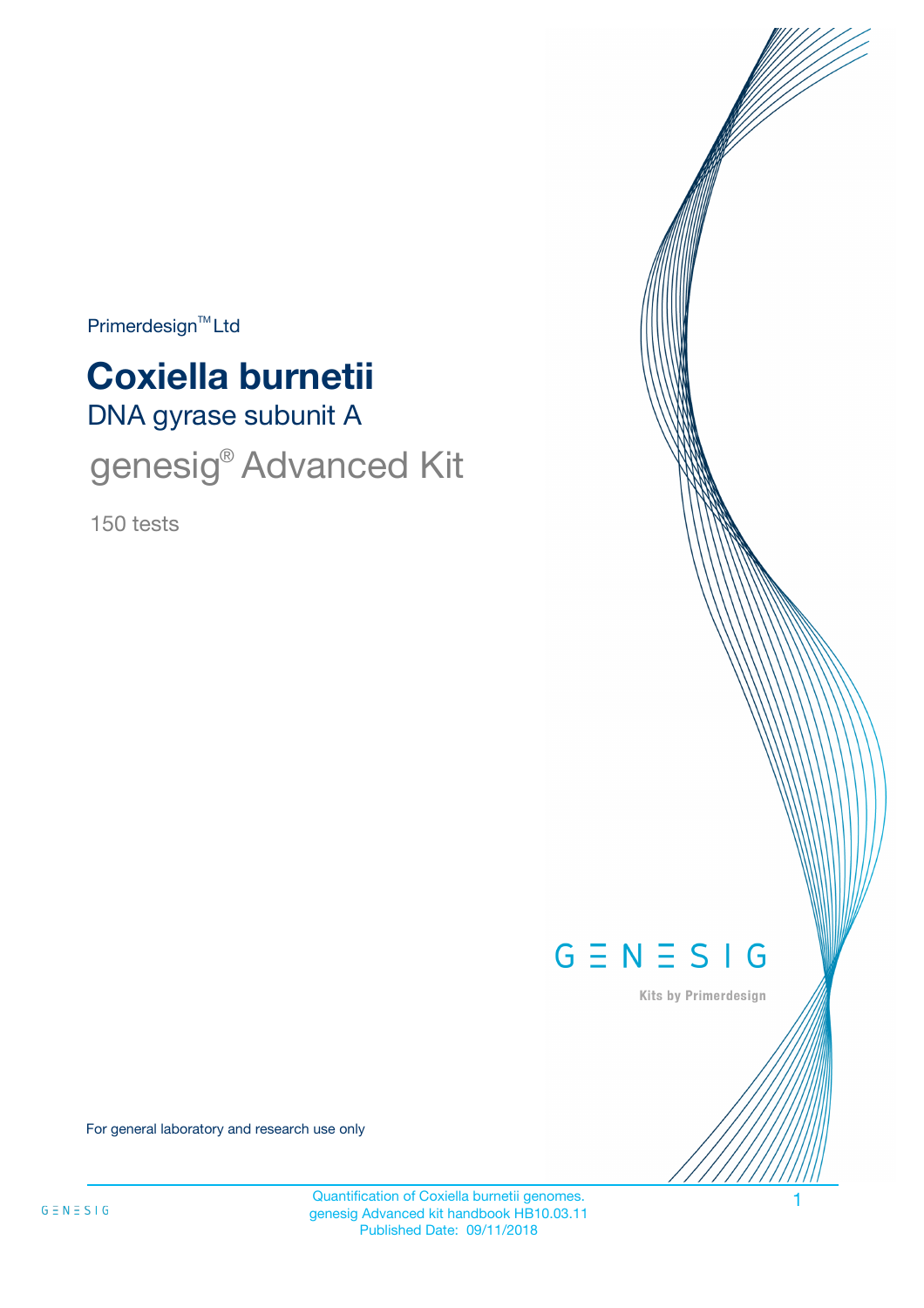# Introduction to Coxiella burnetii

Coxiella Burnetii is a Gram-negative non-sporulating, rod-like intracellular bacterium that is responsible for human Q fever. The pathogen can be considered as a potential agent for bioterrorism as it is highly infectious and resistant to heat and drying. The genome is approximately 2 Mb long and is circular in conformation. C. burnetii possesses a lipopolysaccharide structure that is important in virulence and responsible for antigenic phase variation, analogous to the smooth-rough LPS variation seen in enteric Gram-negative microorganisms. Bacterial isolates from eukaryotic hosts have a phase I (smooth) LPS, which can protect the microorganism from microbicidal activities of the host.

Coxiella burnetii can induce abortion in domestic mammals (cat, dog, rabbit) and ruminants, and these animals represent their main reservoir. The danger posed by Coxiella is that they can be excreted by animals exhibiting no apparent clinical signs of the disease, whether following natural infection or because the animals have been vaccinated with an ineffective vaccine. This can then be transmitted to humans via inhalation or tick bites. After initial infection at the site of entry, the microorganism is engulfed by resident macrophages and transported systemically, causing histopathological changes in the lungs, liver, and spleen. After uptake by host cells, the acidic conditions within the phagolysosome allow the bacteria to grow. Eventually, proliferation within the phagolysosome leads to rupture of the host cell and infection of a new population of host cells.

The incubation period can vary from a few days to several weeks and the severity of infection varies in direct proportion to the infectious dose in normal individuals. There are no characteristic symptoms of Q fever, but fever, severe headache, and chills tend to be prevalent. Fever usually peaks at 40°C and lasts for approximately 13 days. Fatigue and sweats also frequently occur. Pneumonia is a common clinical presentation. Cough, nausea, vomiting, myalgia, arthralgia, chest pain, hepatitis, and occasionally, splenomegaly, osteomyelitis, and meningoencephalitis are symptoms that are also associated with acute Q fever. Fatalities in cases of acute Q fever are rare, with fewer than 1% of cases resulting in death. Children develop symptomatic disease less frequently than adults.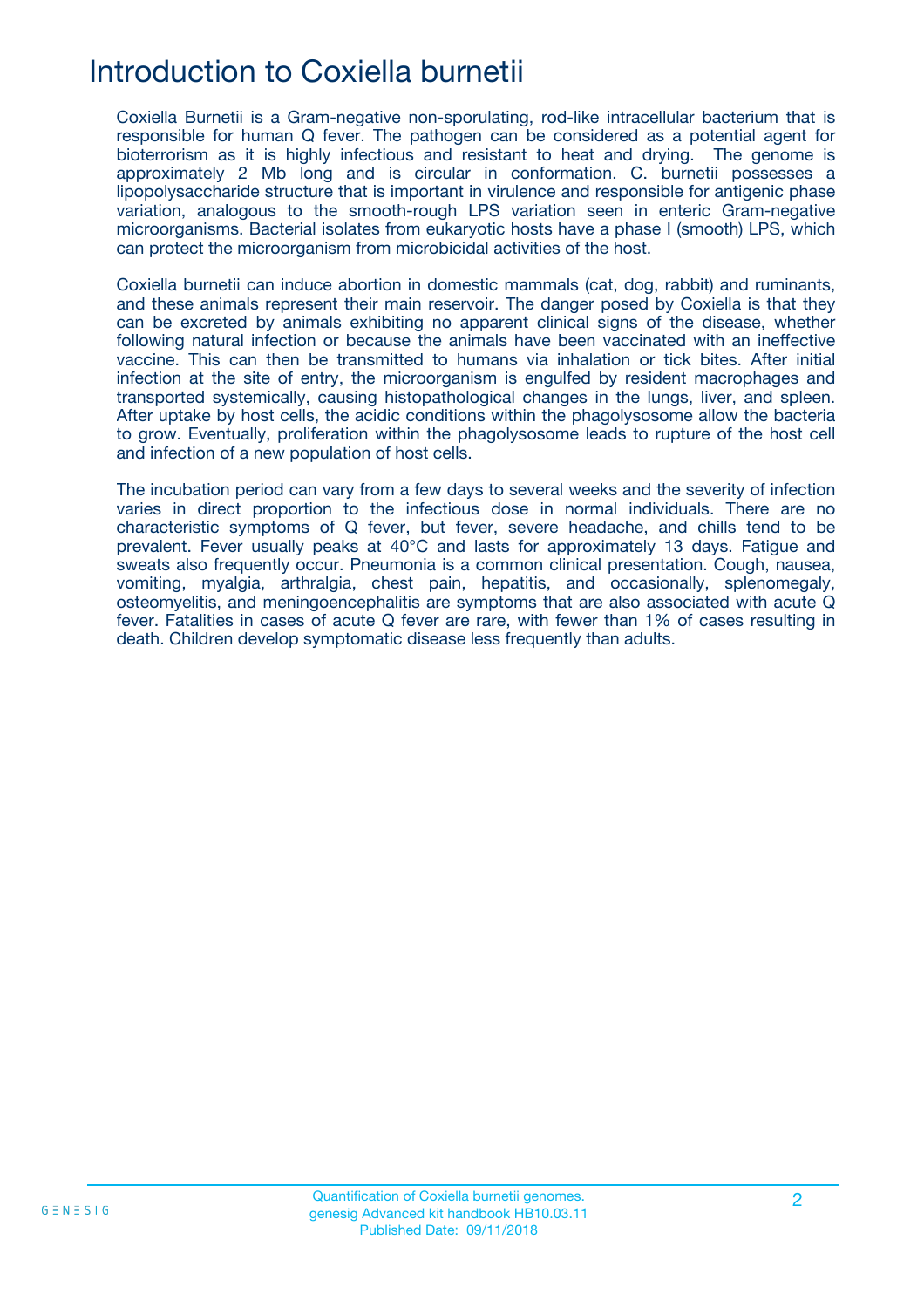# **Specificity**

The Primerdesign genesig Kit for Coxiella burnetii (C.burnetii) genomes is designed for the in vitro quantification of C.burnetii genomes. The kit is designed to have a broad detection profile. Specifically, the primers represent 100% homology with over 95% of the NCBI database reference sequences available at the time of design.

The dynamics of genetic variation means that new sequence information may become available after the initial design. Primerdesign periodically reviews the detection profiles of our kits and when required releases new versions.

If you require further information, or have a specific question about the detection profile of this kit then please send an e.mail to enquiry@primerdesign.co.uk and our bioinformatics team will answer your question.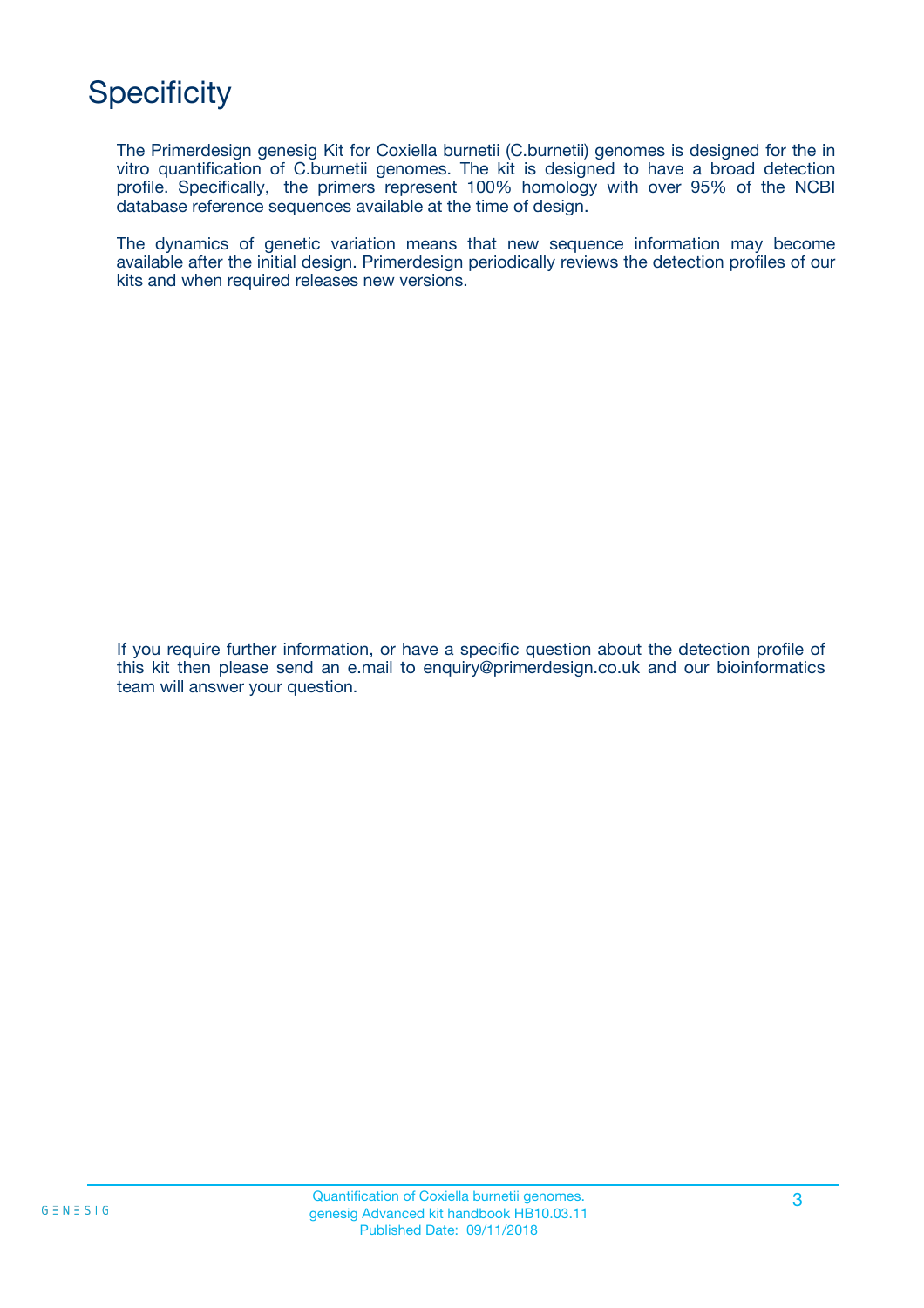# Kit contents

- **C.burnetii specific primer/probe mix (150 reactions BROWN)** FAM labelled
- **C.burnetii positive control template (for Standard curve RED)**
- **Internal extraction control primer/probe mix (150 reactions BROWN)** VIC labelled as standard
- **Internal extraction control DNA (150 reactions BLUE)**
- **Endogenous control primer/probe mix (150 reactions BROWN)** FAM labelled
- **RNase/DNase free water (WHITE)** for resuspension of primer/probe mixes
- **Template preparation buffer (YELLOW)** for resuspension of internal control template, positive control template and standard curve preparation

## Reagents and equipment to be supplied by the user

#### **Real-time PCR Instrument**

#### **Extraction kit**

This kit is recommended for use with genesig Easy DNA/RNA extraction kit. However, it is designed to work well with all processes that yield high quality RNA and DNA with minimal PCR inhibitors.

#### **oasig**TM **lyophilised or Precision**®**PLUS 2X qPCR Master Mix**

This kit is intended for use with oasig or PrecisionPLUS2X qPCR Master Mix.

**Pipettors and Tips**

**Vortex and centrifuge**

#### **Thin walled 1.5 ml PCR reaction tubes**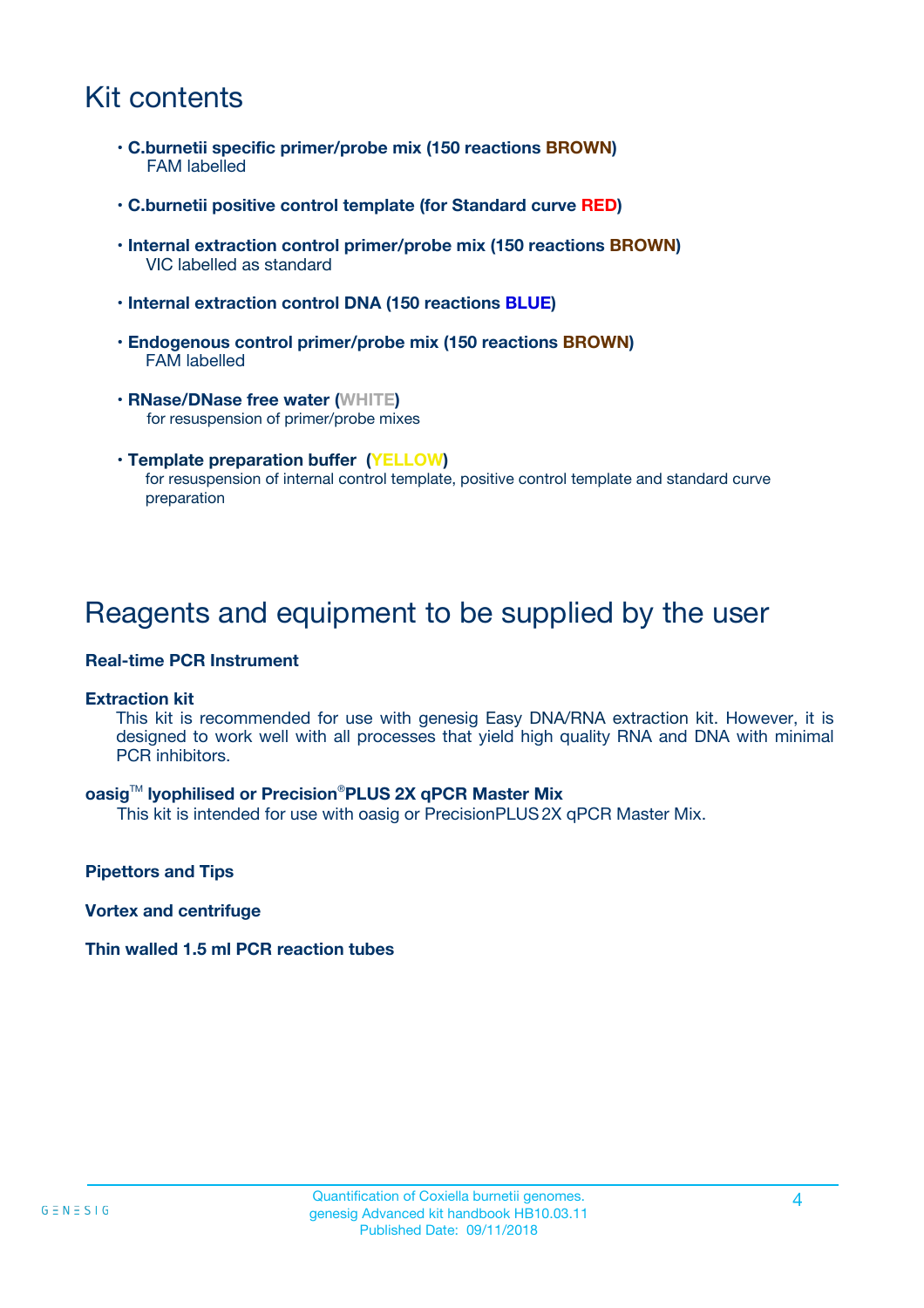### Kit storage and stability

This kit is stable at room temperature but should be stored at -20ºC on arrival. Once the lyophilised components have been resuspended they should not be exposed to temperatures above -20°C for longer than 30 minutes at a time and unnecessary repeated freeze/thawing should be avoided. The kit is stable for six months from the date of resuspension under these circumstances.

If a standard curve dilution series is prepared this can be stored frozen for an extended period. If you see any degradation in this serial dilution a fresh standard curve can be prepared from the positive control.

Primerdesign does not recommend using the kit after the expiry date stated on the pack.

### Suitable sample material

All kinds of sample material suited for PCR amplification can be used. Please ensure the samples are suitable in terms of purity, concentration, and DNA integrity (An internal PCR control is supplied to test for non specific PCR inhibitors). Always run at least one negative control with the samples. To prepare a negative-control, replace the template DNA sample with RNase/DNase free water.

### Dynamic range of test

Under optimal PCR conditions genesig C.burnetii detection kits have very high priming efficiencies of >95% and can detect less than 100 copies of target template.

### Notices and disclaimers

This product is developed, designed and sold for research purposes only. It is not intended for human diagnostic or drug purposes or to be administered to humans unless clearly expressed for that purpose by the Food and Drug Administration in the USA or the appropriate regulatory authorities in the country of use. During the warranty period Primerdesign genesig detection kits allow precise and reproducible data recovery combined with excellent sensitivity. For data obtained by violation to the general GLP guidelines and the manufacturer's recommendations the right to claim under guarantee is expired. PCR is a proprietary technology covered by several US and foreign patents. These patents are owned by Roche Molecular Systems Inc. and have been sub-licensed by PE Corporation in certain fields. Depending on your specific application you may need a license from Roche or PE to practice PCR. Additional information on purchasing licenses to practice the PCR process may be obtained by contacting the Director of Licensing at Roche Molecular Systems, 1145 Atlantic Avenue, Alameda, CA 94501 or Applied Biosystems business group of the Applera Corporation, 850 Lincoln Centre Drive, Foster City, CA 94404. In addition, the 5' nuclease assay and other homogeneous amplification methods used in connection with the PCR process may be covered by U.S. Patents 5,210,015 and 5,487,972, owned by Roche Molecular Systems, Inc, and by U.S. Patent 5,538,848, owned by The Perkin-Elmer Corporation.

# Trademarks

Primerdesign™ is a trademark of Primerdesign Ltd.

genesig $^\circledR$  is a registered trademark of Primerdesign Ltd.

The PCR process is covered by US Patents 4,683,195, and 4,683,202 and foreign equivalents owned by Hoffmann-La Roche AG. BI, ABI PRISM® GeneAmp® and MicroAmp® are registered trademarks of the Applera Genomics (Applied Biosystems Corporation). BIOMEK® is a registered trademark of Beckman Instruments, Inc.; iCycler™ is a registered trademark of Bio-Rad Laboratories, Rotor-Gene is a trademark of Corbett Research. LightCycler™ is a registered trademark of the Idaho Technology Inc. GeneAmp®, TaqMan® and AmpliTaqGold® are registered trademarks of Roche Molecular Systems, Inc., The purchase of the Primerdesign™ reagents cannot be construed as an authorization or implicit license to practice PCR under any patents held by Hoffmann-LaRoche Inc.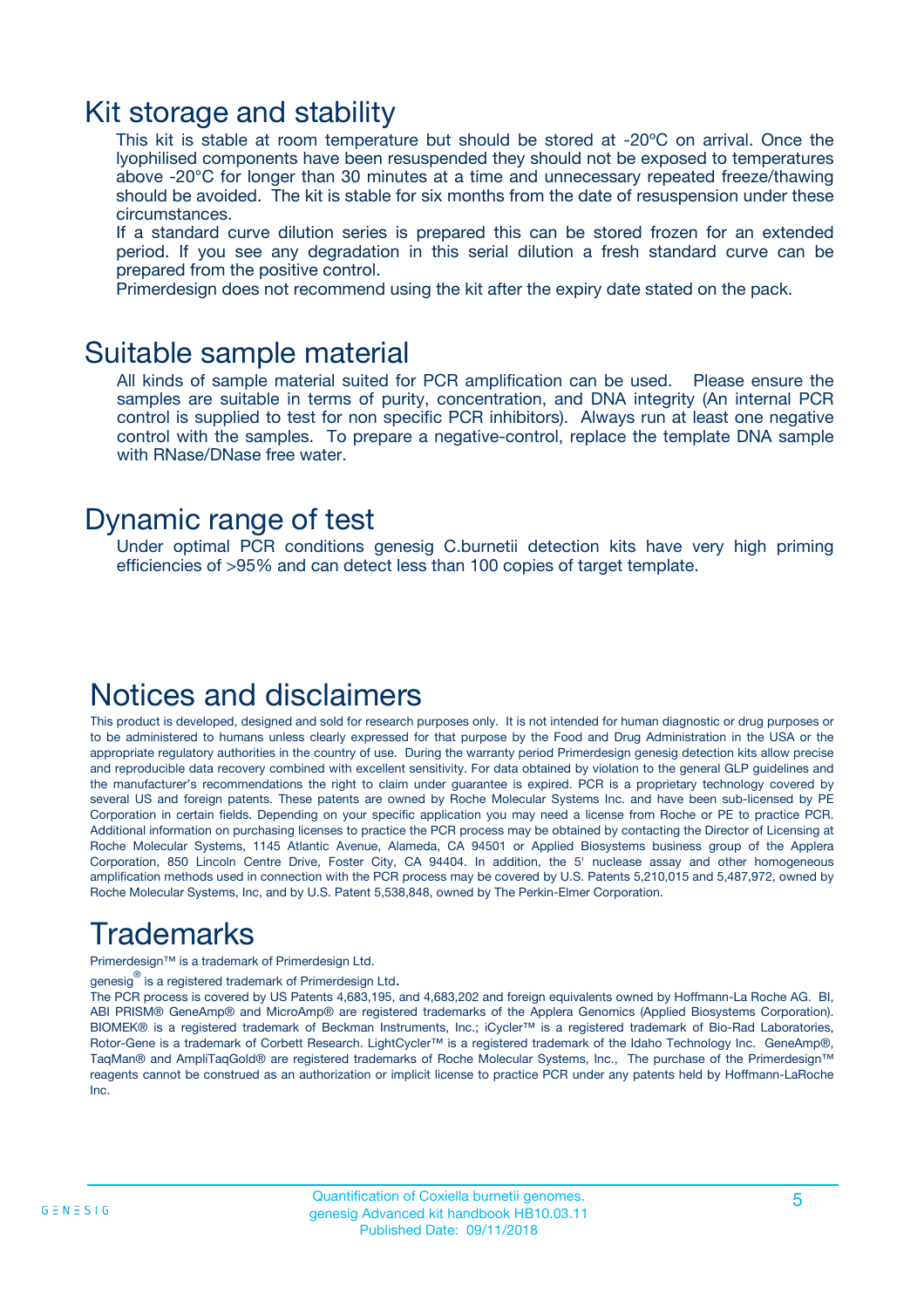## Principles of the test

#### **Real-time PCR**

A C.burnetii specific primer and probe mix is provided and this can be detected through the FAM channel.

The primer and probe mix provided exploits the so-called TaqMan® principle. During PCR amplification, forward and reverse primers hybridize to the C.burnetii DNA. A fluorogenic probe is included in the same reaction mixture which consists of a DNA probe labeled with a 5`-dye and a 3`-quencher. During PCR amplification, the probe is cleaved and the reporter dye and quencher are separated. The resulting increase in fluorescence can be detected on a range of qPCR platforms.

#### **Positive control**

For copy number determination and as a positive control for the PCR set up, the kit contains a positive control template. This can be used to generate a standard curve of C.burnetii copy number / Cq value. Alternatively the positive control can be used at a single dilution where full quantitative analysis of the samples is not required. Each time the kit is used, at least one positive control reaction must be included in the run. A positive result indicates that the primers and probes for detecting the target C.burnetii gene worked properly in that particular experimental scenario. If a negative result is obtained the test results are invalid and must be repeated. Care should be taken to ensure that the positive control does not contaminate any other kit component which would lead to false-positive results. This can be achieved by handling this component in a Post PCR environment. Care should also be taken to avoid cross-contamination of other samples when adding the positive control to the run. This can be avoided by sealing all other samples and negative controls before pipetting the positive control into the positive control well.

#### **Negative control**

To validate any positive findings a negative control reaction should be included every time the kit is used. For this reaction the RNase/DNase free water should be used instead of template. A negative result indicates that the reagents have not become contaminated while setting up the run.

C.burnetii DNA is known to be highly prevalent within the air and environment generally and the negative control may therefore give a late positive signal due to environmental contamination. The interpretation of results section of this handbook gives guidance on how to interpret results where environmental contamination is evident.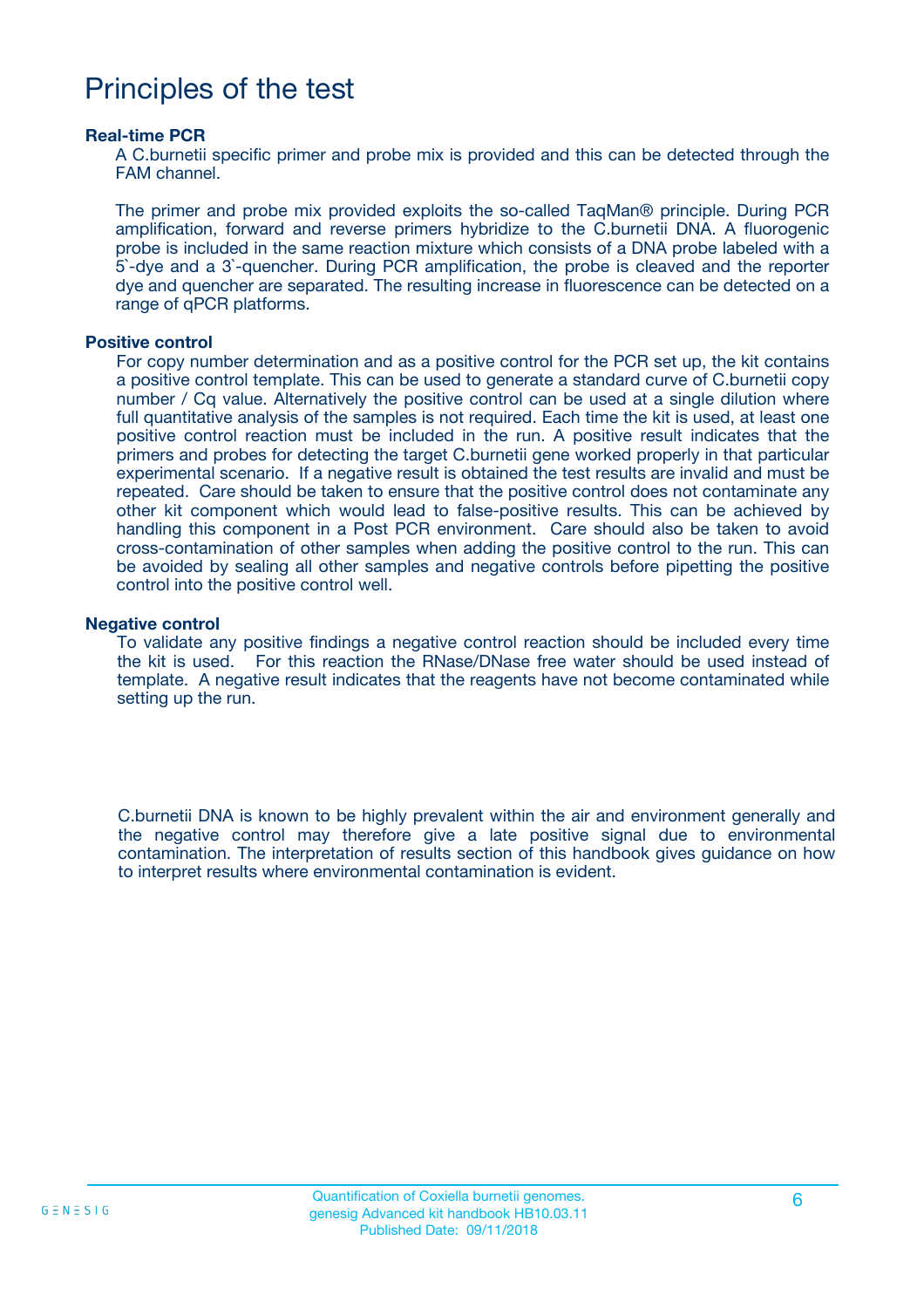#### **Internal DNA extraction control**

When performing DNA extraction, it is often advantageous to have an exogenous source of DNA template that is spiked into the lysis buffer. This control DNA is then co-purified with the sample DNA and can be detected as a positive control for the extraction process. Successful co-purification and qPCR for the control DNA also indicates that PCR inhibitors are not present at a high concentration.

A separate primer and probe mix are supplied with this kit to detect the exogenous DNA using qPCR. The primers are present at PCR limiting concentrations which allows multiplexing with the target sequence primers. Amplification of the control DNA does not interfere with detection of the C.burnetii target DNA even when present at low copy number. The Internal control is detected through the VIC channel and gives a Cq value of 28+/-3.

#### **Endogenous control**

To confirm extraction of a valid biological template, a primer and probe mix is included to detect an endogenous gene. Detection of the endogenous control is through the FAM channel and it is NOT therefore possible to perform a multiplex with the C.burnetii primers. A poor endogenous control signal may indicate that the sample did not contain sufficient biological material.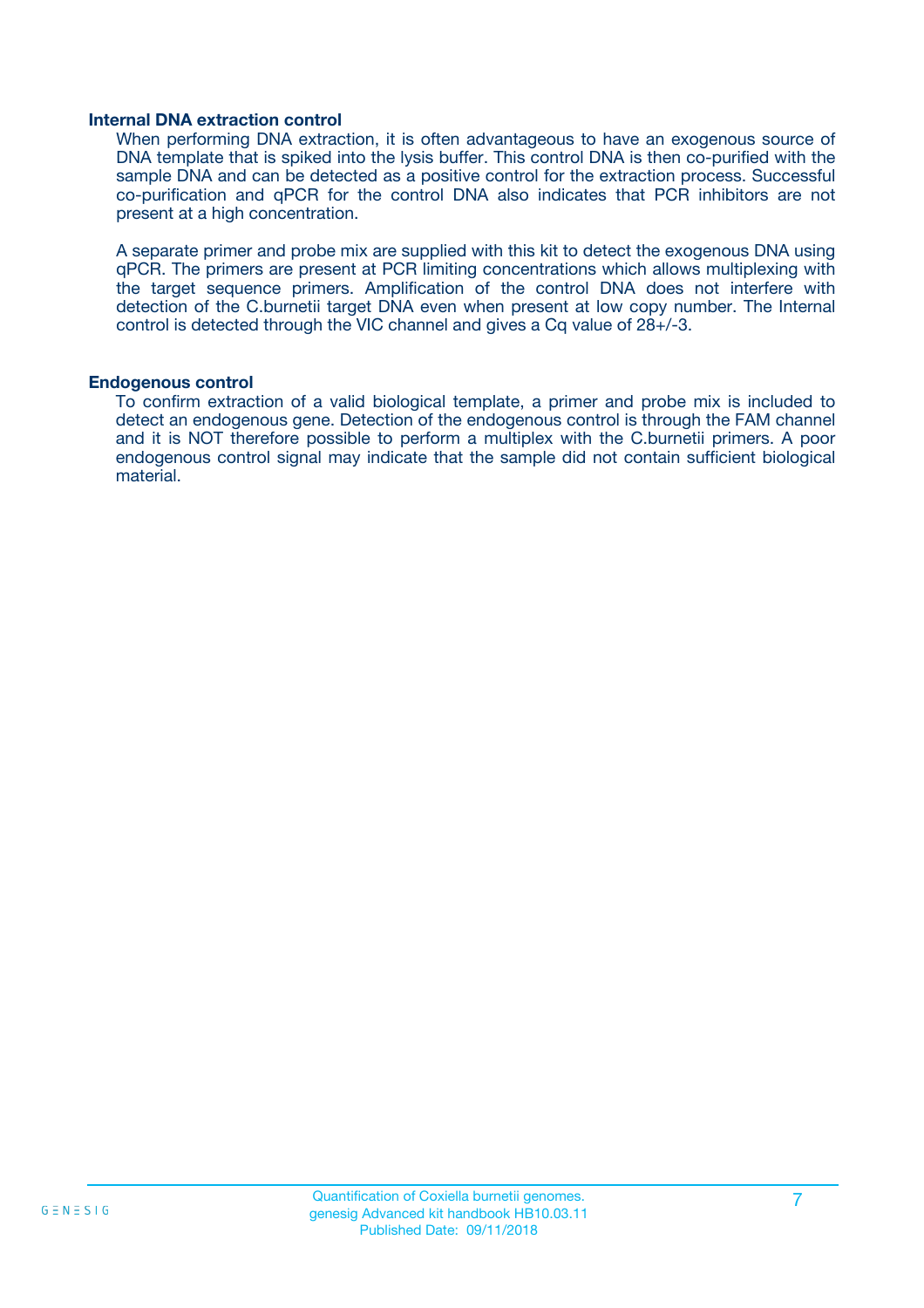### Resuspension protocol

To minimize the risk of contamination with foreign DNA, we recommend that all pipetting be performed in a PCR clean environment. Ideally this would be a designated PCR lab or PCR cabinet. Filter tips are recommended for all pipetting steps.

- **1. Pulse-spin each tube in a centrifuge before opening.** This will ensure lyophilised primer and probe mix is in the base of the tube and is not spilt upon opening the tube.
- **2. Resuspend the primer/probe mixes in the RNase/DNase free water supplied, according to the table below:**

To ensure complete resuspension, vortex each tube thoroughly.

| Component - resuspend in water                       |          |  |
|------------------------------------------------------|----------|--|
| <b>Pre-PCR pack</b>                                  |          |  |
| C.burnetii primer/probe mix (BROWN)                  | $165$ µ  |  |
| Internal extraction control primer/probe mix (BROWN) | $165$ µl |  |
| Endogenous control primer/probe mix (BROWN)          | 165 µl   |  |

**3. Resuspend the internal control template and positive control template in the template preparation buffer supplied, according to the table below:** To ensure complete resuspension, vortex each tube thoroughly.

| Component - resuspend in template preparation buffer |  |  |  |
|------------------------------------------------------|--|--|--|
| <b>Pre-PCR heat-sealed foil</b>                      |  |  |  |
| Internal extraction control DNA (BLUE)               |  |  |  |
| <b>Post-PCR heat-sealed foil</b>                     |  |  |  |
| C.burnetii Positive Control Template (RED) *         |  |  |  |

\* This component contains high copy number template and is a VERY significant contamination risk. It must be opened and handled in a separate laboratory environment, away from the other components.

### DNA extraction

The internal extraction control DNA can be added either to the DNA lysis/extraction buffer or to the DNA sample once it has been resuspended in lysis buffer.

**DO NOT add the internal extraction control DNA directly to the unprocessed biological sample as this will lead to degradation and a loss in signal.**

- **1. Add 4µl of the Internal extraction control DNA (BLUE) to each sample in DNA lysis/extraction buffer per sample.**
- **2. Complete DNA extraction according to the manufacturers protocols.**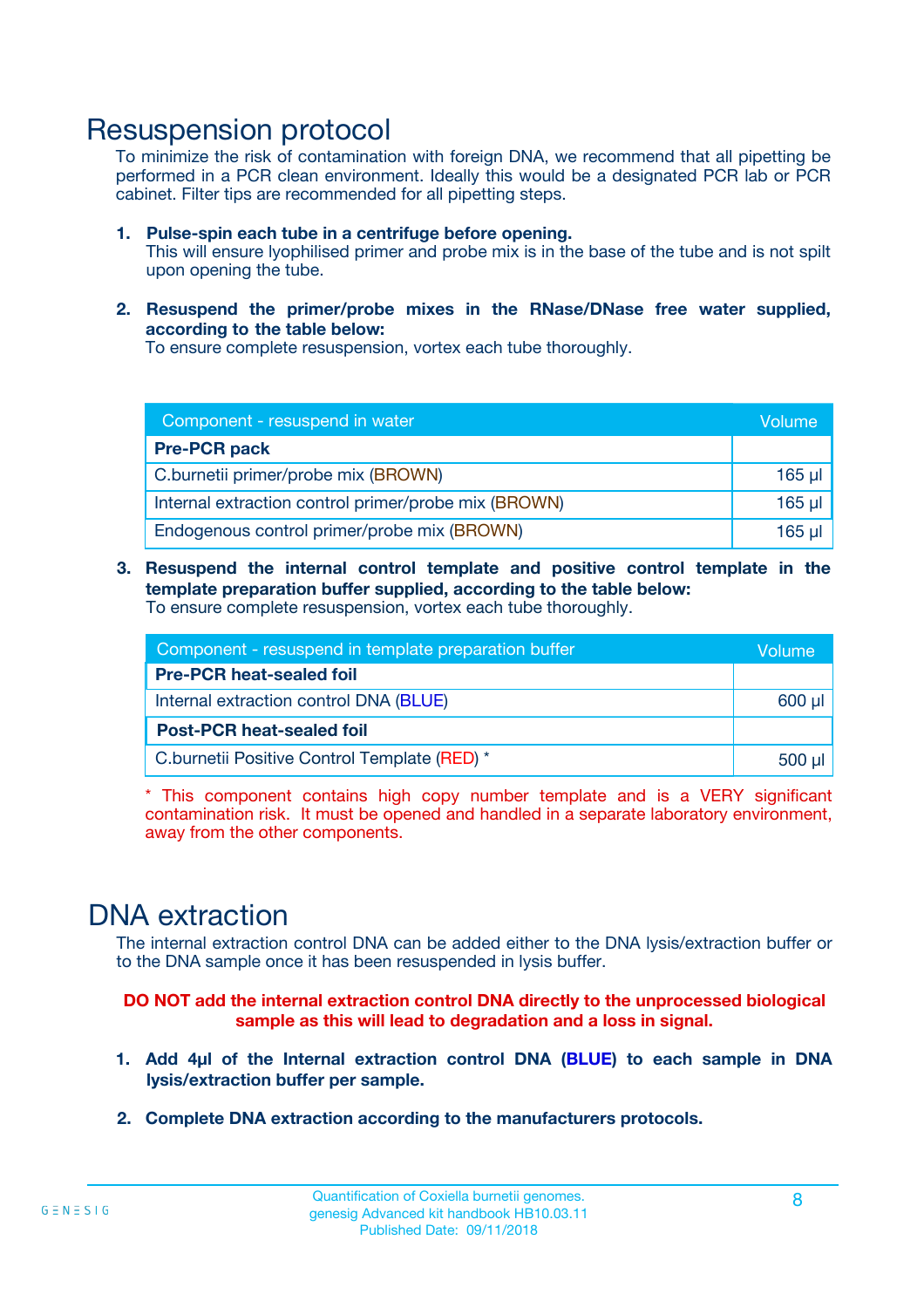# qPCR detection protocol

**1. For each DNA sample prepare a reaction mix according to the table below:** Include sufficient reactions for positive and negative controls.

| Component                                            | Volume   |  |
|------------------------------------------------------|----------|--|
| oasig or PrecisionPLUS 2X qPCR Master Mix            | 10 $\mu$ |  |
| C.burnetii primer/probe mix (BROWN)                  | 1 µI I   |  |
| Internal extraction control primer/probe mix (BROWN) | 1 µl     |  |
| <b>RNase/DNase free water (WHITE)</b>                | $3 \mu$  |  |
| <b>Final Volume</b>                                  |          |  |

**2. For each DNA sample prepare an endogenous control reaction according to the table below (Optional):**

**This control reaction will provide useful information regarding the quality of the biological sample.**

| Component                                   | Volume   |
|---------------------------------------------|----------|
| oasig or PrecisionPLUS 2X qPCR Master Mix   | $10 \mu$ |
| Endogenous control primer/probe mix (BROWN) | 1 µI     |
| <b>RNase/DNase free water (WHITE)</b>       | $4 \mu$  |
| <b>Final Volume</b>                         | 15 µl    |

- **3. Pipette 15µl of each mix into individual wells according to your qPCR experimental plate set up.**
- **4. Prepare sample DNA templates for each of your samples.**
- **5. Pipette 5µl of DNA template into each well, according to your experimental plate set up.**

For negative control wells use 5µl of RNase/DNase free water. The final volume in each well is 20ul.

**6. If a standard curve is included for quantitative analysis, prepare a reaction mix according to the table below:**

| Component                                 | Volume  |  |
|-------------------------------------------|---------|--|
| oasig or PrecisionPLUS 2X qPCR Master Mix | 10 µl   |  |
| C.burnetii primer/probe mix (BROWN)       |         |  |
| <b>RNase/DNase free water (WHITE)</b>     | $4 \mu$ |  |
| <b>Final Volume</b>                       | 15 µl   |  |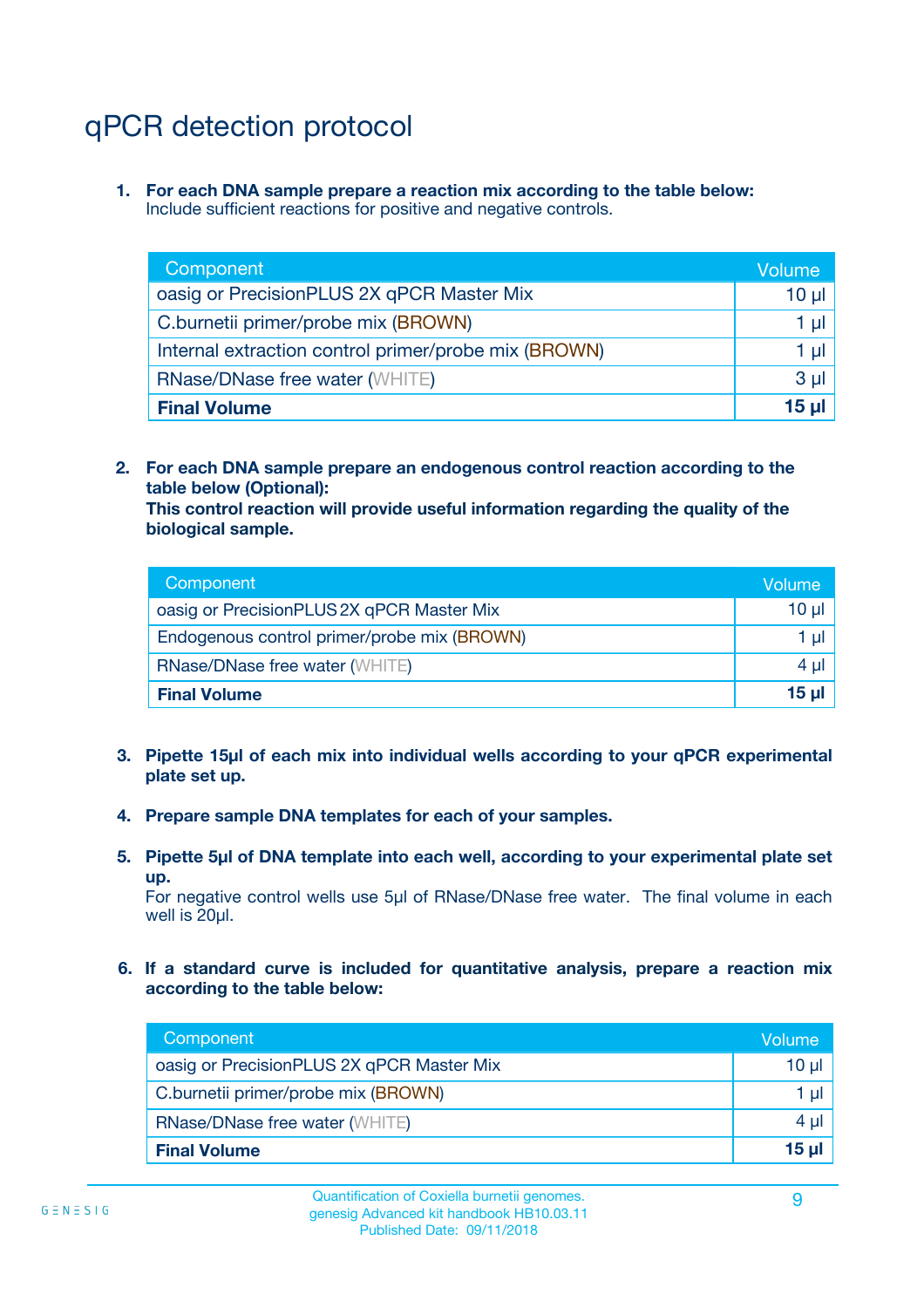#### **7. Preparation of standard curve dilution series.**

- 1) Pipette 90µl of template preparation buffer into 5 tubes and label 2-6
- 2) Pipette 10µl of Positive Control Template (RED) into tube 2
- 3) Vortex thoroughly
- 4) Change pipette tip and pipette 10µl from tube 2 into tube 3
- 5) Vortex thoroughly

Repeat steps 4 and 5 to complete the dilution series

| <b>Standard Curve</b>         | <b>Copy Number</b>     |
|-------------------------------|------------------------|
| Tube 1 Positive control (RED) | $2 \times 10^5$ per µl |
| Tube 2                        | $2 \times 10^4$ per µl |
| Tube 3                        | $2 \times 10^3$ per µl |
| Tube 4                        | $2 \times 10^2$ per µl |
| Tube 5                        | 20 per µl              |
| Tube 6                        | 2 per µl               |

**8. Pipette 5µl of standard template into each well for the standard curve according to your experimental plate set up.**

#### The final volume in each well is 20µl.

# qPCR amplification protocol

Amplification conditions using oasig or PrecisionPLUS 2X qPCR Master Mix.

|             | <b>Step</b>       | <b>Time</b>     | Temp    |
|-------------|-------------------|-----------------|---------|
|             | Enzyme activation | 2 min           | 95 °C   |
| Cycling x50 | Denaturation      | 10 <sub>s</sub> | 95 $°C$ |
|             | DATA COLLECTION * | 60 s            | 60 °C   |

\* Fluorogenic data should be collected during this step through the FAM and VIC channels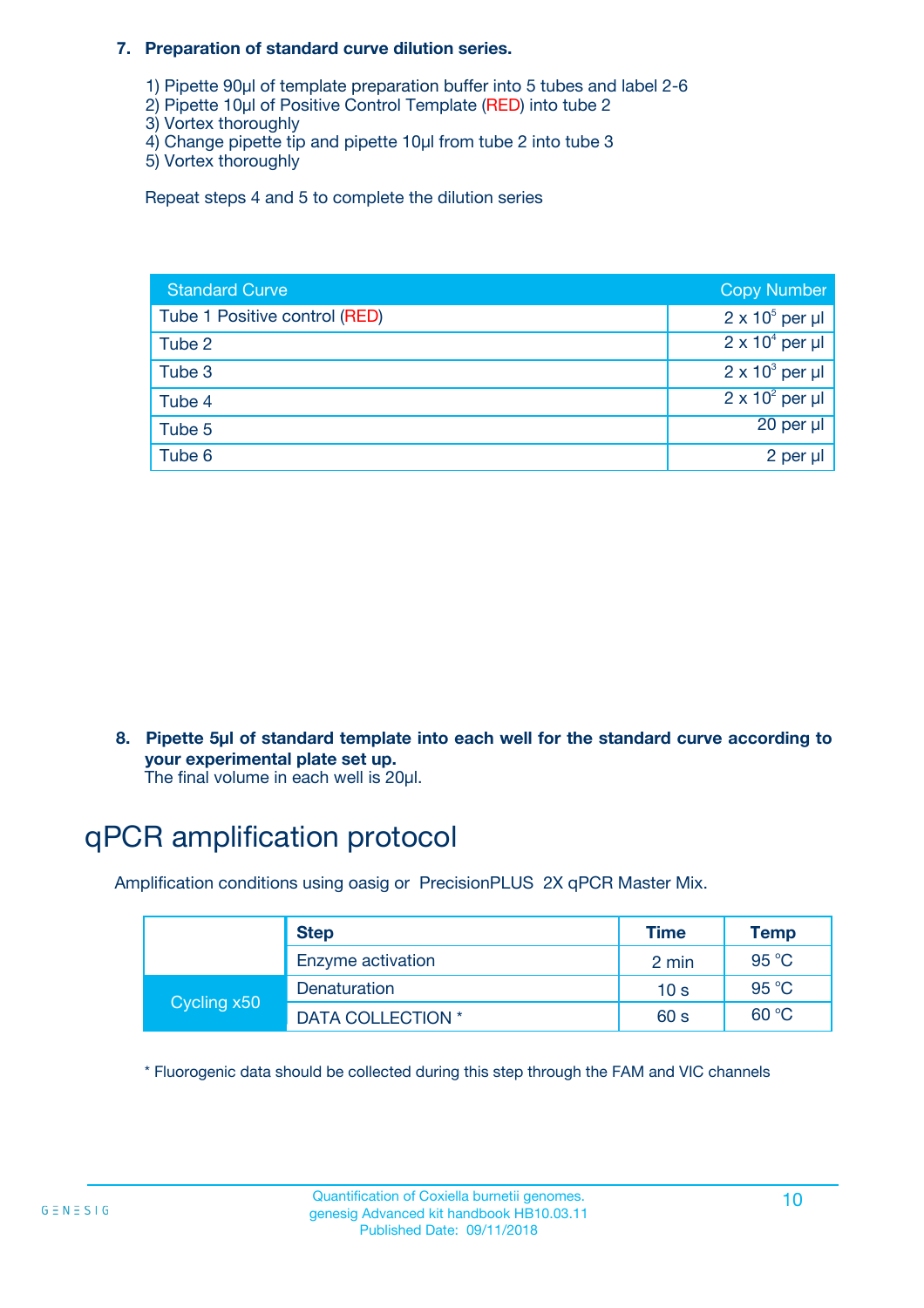# Interpretation of results

| <b>Target</b><br>(FAM) | Internal<br>control<br>(NIC) | <b>Positive</b><br>control | <b>Negative</b><br>control | Interpretation                                                                                                  |
|------------------------|------------------------------|----------------------------|----------------------------|-----------------------------------------------------------------------------------------------------------------|
| $\leq 30$              | $+ 1 -$                      | ÷                          |                            | <b>POSITIVE QUANTITATIVE RESULT</b><br>calculate copy number                                                    |
| > 30                   | ÷                            | ÷                          |                            | <b>POSITIVE QUANTITATIVE RESULT</b><br>calculate copy number                                                    |
| > 30                   |                              | ÷                          |                            | <b>POSITIVE QUALITATIVE RESULT</b><br>do not report copy number as this<br>may be due to poor sample extraction |
|                        | ÷                            | ÷                          |                            | <b>NEGATIVE RESULT</b>                                                                                          |
| $+ 1 -$                | $+ 1 -$                      | ÷                          | $\leq 35$                  | <b>EXPERIMENT FAILED</b><br>due to test contamination                                                           |
| $+ 1 -$                | $+ 1 -$                      | ÷                          | > 35                       | $\star$                                                                                                         |
|                        |                              | ÷                          |                            | <b>SAMPLE PREPARATION FAILED</b>                                                                                |
|                        |                              |                            |                            | <b>EXPERIMENT FAILED</b>                                                                                        |

Positive control template (RED) is expected to amplify between Cq 16 and 23. Failure to satisfy this quality control criterion is a strong indication that the experiment has been compromised

\*Where the test sample is positive and the negative control is positive with a  $Cq > 35$ , the sample must be reinterpreted based on the relative signal strength of the two results:



If the sample amplifies  $> 3$  Cq earlier than the negative control then the sample should be reinterpreted (via the table above) with the negative control verified as negative.



If the sample amplifies  $<$  3 Cq earlier than the negative control then the positive sample result is invalidated and a negative call is the correct result.